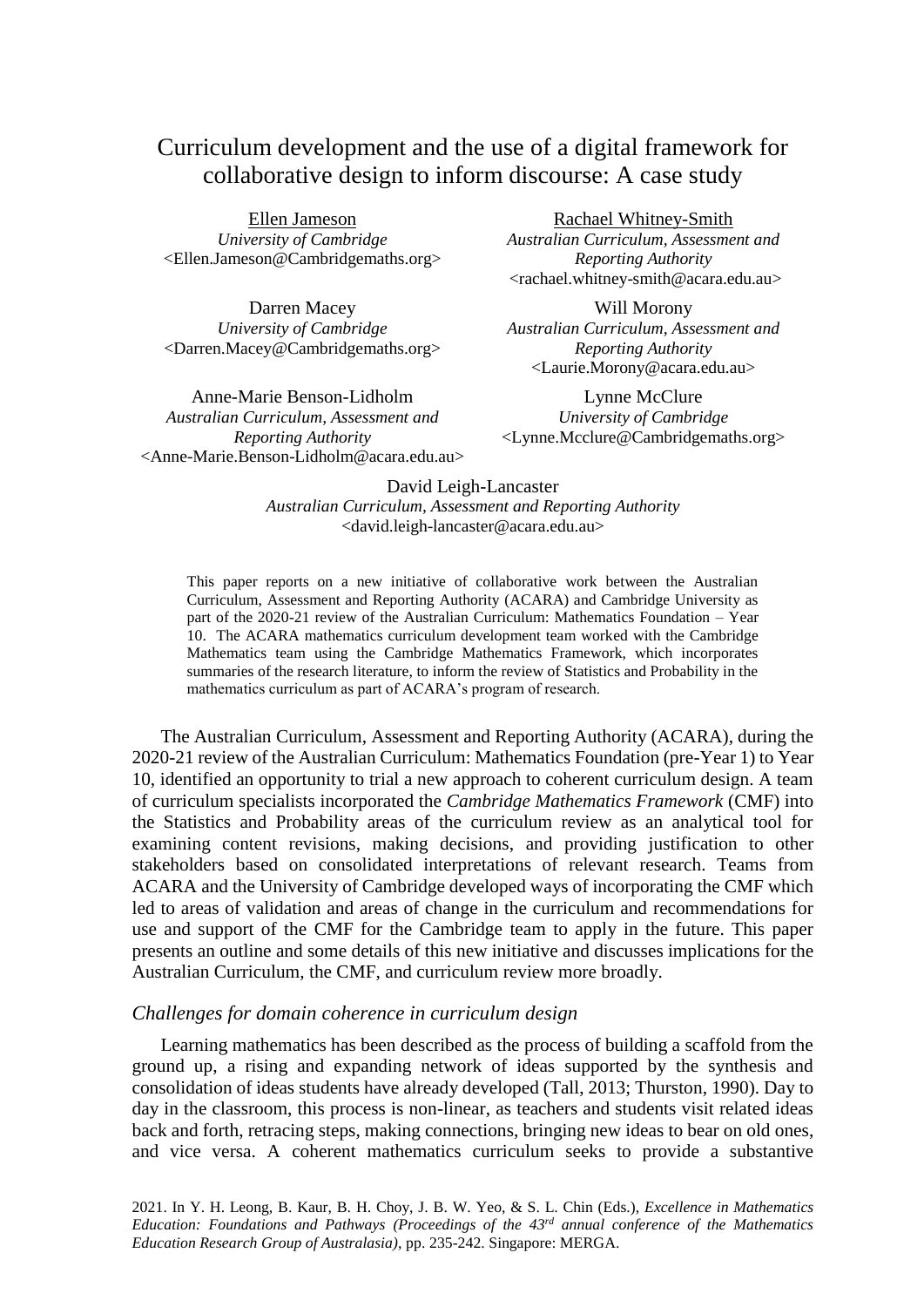progression within key organising constructs, structuring the process in time across years of study while supporting the underlying conceptual structure of the domain (Jameson et al., 2018; Schmidt et al., 2005).

The extent to which this is possible depends on what knowledge can be brought to bear about the underlying structure of the domain. Each teacher, curriculum designer, and researcher in mathematics education, from their own education and professional experience, has developed a sense of the ideas and the relationships between them that make up parts of this scaffold, though perspectives on some areas will be based on more information than others due to individual specialisations. However, opportunities for sharing these perspectives to assemble a larger coherent picture are often limited.

The importance of connecting research and practice is well recognised in mathematics education, but there are challenges to making these connections successfully (Flessner, 2012). These challenges stem in part from how research is designed and the investment it takes to bring professional judgment from practice and research together. First, much of this research is structured around developing particular theories of learning and understanding of surrounding issues, and produces knowledge in a very different framework to pedagogical knowledge (McIntyre, 2005). Each study is intended to address a specific gap in knowledge, to make a unique or complementary contribution with respect to existing research and experience. This means that studies typically do not result in unambiguous recommendations for practice individually, and the collective picture can be even more complex.

Secondly, in order for research to contribute to practice, teachers and educational designers need practical access to it. Some barriers to access are physical or financial, while others have simply to do with the time it takes to find, read, and synthesise reports of multiple studies, and the study or training required to be familiar enough with research practices and strands of work in the field for critical analysis (van Schaik et al., 2018).

Another challenge is that curriculum design involves agents and stakeholders who are members of different communities of practice (Pinto & Cooper, 2018; Remillard & Heck, 2014), with differences between their priorities and perspectives on mathematics. Pinto and Cooper (2018) reported that in curriculum design discussions between different types of stakeholders, people with backgrounds in more than one camp act as knowledge brokers people who can translate between perspectives and help the group to make decisions based on shared understanding. Shared objects of discussion can also help. However, discussions which are not successfully mediated may not end with meaningful agreement, whether about structuring principles or scope and sequencing.

Lastly, a challenge lies in the compressed selection of objectives which occurs distinctively in every curriculum due to time and resource constraints. Different decisions guide this selection under different circumstances, but it always involves trade-offs – for example, depth and breadth, this set of key ideas or that set of key ideas, ordered along in this sequence or that sequence. It is not possible or even necessary to include everything, but the choices which are made affect the coherence of mathematical experiences in the classroom and opportunities for teachers to develop a more connected perspective of the domain (Schmidt et al., 2005). Whatever selection is made, the curriculum aims to have its own sense of completeness, coherence, consistency, correctness and relevance, in particular as it is developed to provide access to educational entitlement for students.

Conceptual mapping has been used in multiple instances to address curriculum challenges. Confrey et al. (2017) have designed "learning maps" based on learning trajectories, which are empirically supported conjectures of the network of constructs students experience as they build understanding of mathematical concepts. Learning maps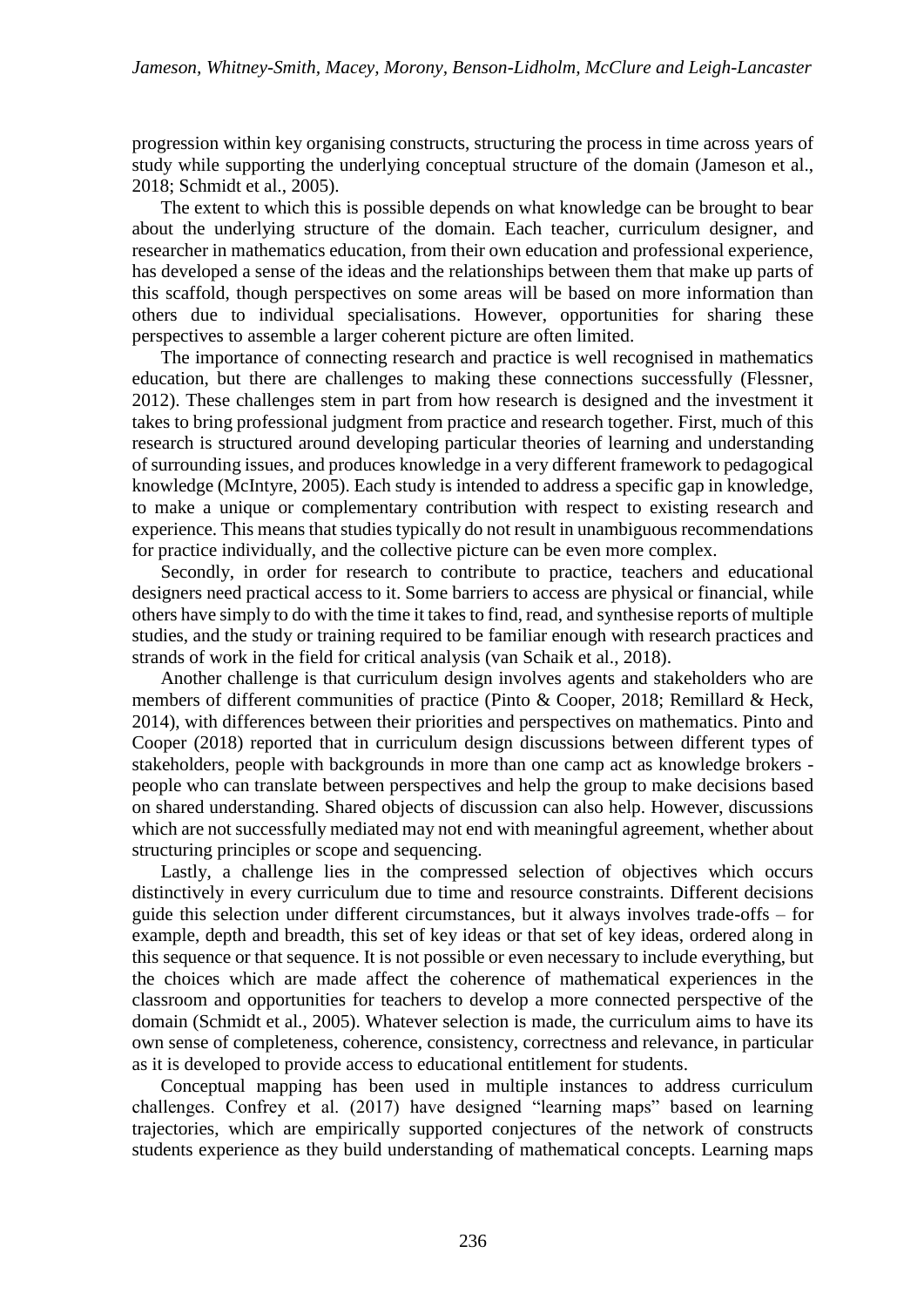are designed to show details which help teachers to provide learner-centred instruction (Confrey et al., 2017). Koch et al. (in press) have developed a network representing teacher knowledge of mathematical topics for middle grades in Canada, derived from empirical work with teachers rather than students. The CMF has some similarities with each of these and also key differences. It allows maps to be generated from a network of mathematical ideas which, similar to Confrey et al.'s (2017), represent concepts building on one another, but these concepts in the CMF are derived from interpretation and synthesis of research literature. They represent not professional knowledge itself, as in Koch et al.'s (in press) work, rather what the reviewed research suggests is useful for designers to know about students' conceptions.

### Context

#### *Review of the Probability and Statistics component of the Australian Curriculum*

The current F-10 Australian Curriculum review process began in June 2020 when Australian education ministers through the Education Council agreed to the terms of reference, and a guiding paper, *The Shape of the Australian Curriculum*, was developed. From there, content review began, as well as consideration of how the proficiencies could be further developed and incorporated with this revised content. The Cambridge Mathematics team were introduced to the project in June 2020 and began working with the team of curriculum specialists tasked with reviewing content in the Statistics and Probability strands, with both teams using the CMF to explore questions and inform regular discussions.

The review was structured around the organising ideas of Mathematising, Structure, and Approaches and took place in four steps: (1) identifying core concepts at the Learning Area level, (2) identifying core concepts at the Strand (branch) level, (3) using identified core concepts to curate essential content for the learning area and identifying any gaps, redundancies or imbalances, and (4) organising content with embedded proficiencies into strands using core concepts and/or core concept organisers within the wider Mathematics scope and sequence, also relying on an initial programme of research. Once this process was initially completed, the result was sent out for feedback from teacher and curriculum specialist reference groups. The next stage in the process is public consultation.

The ACARA team had in place its own programme of research which made them aware of key issues they wanted to look at further in Statistics and Probability. However, work with outside groups, like the Center for Curriculum Redesign, and drawing on Australian research in the field (Bargagliotti, 2020; Callingham & Watson, 2005; Callingham & Watson, 2017; Franklin, 2007; Watson & Callingham, 2020), led them to seek additional feedback on aspects of the work. Their two guiding questions for the collaboration were: (1) *In what way would engaging with the CMF and the Cambridge team support/validate the revisions to the Statistics and Probability strands of the revised curriculum?* And (2) *If adjustments/additions are made based on engagement with the CMF, what led the ACARA review team to make these changes?*

#### *The Cambridge Mathematics Framework (CMF)*

The CMF is a tool for conceptual mapping in educational design which supports research-informed design decisions in mathematics education. It consists of a searchable network of key mathematical ideas and the relationships between them in the domain of school mathematics, along with a set of tools for exploring and analysing the network and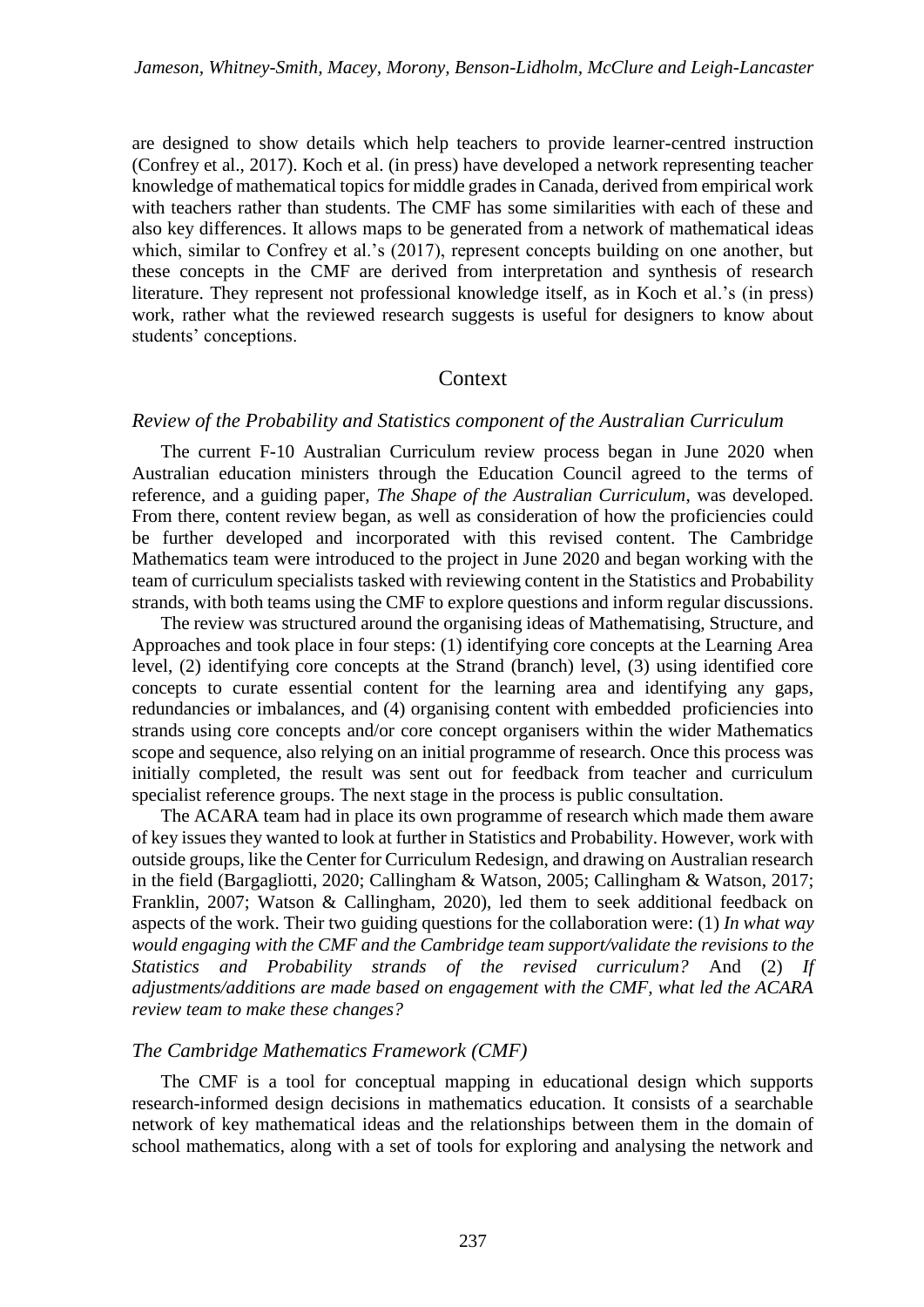descriptions of what these ideas look like in the classroom. These ideas are ordered in relation to their interdependence, not tied to year ranges, and this provides the opportunity for designers to make choices of their own with respect to temporal sequencing.

The network is derived from interpretation and synthesis of mathematics education research carried out by the Cambridge Mathematics team. The ideas in the network are linked to underlying research sources and can be accessed in the form of dynamic maps which are presented with corresponding Research Summaries, which tell and reference the stories of the map representations with respect to the research sources. External content, like curriculum statements, tasks or assessment items can be linked to the network to help designers to analyse how the ideas underlying their work depend on each other, as was the case with the ACARA collaborative work.

The goals of Cambridge Mathematics involve domain coherence at different levels of educational design, and the CMF is intended to inform design work at different scales: national, regional, and school-level curricula, resources, and even lessons in some contexts. All levels are important for optimal impact, but opportunities to trial the CMF are more frequent for smaller resources. The Cambridge team viewed this collaboration as a valuable contribution to its current formative evaluation goals. In this case, they wanted to examine whether the CMF as a reference tool was meaningful, trustworthy, useful, and usable for curriculum design spanning a range of years in school mathematics.

The CMF situates statistics education as learning how to understand variability in data (Macey et al., 2018). This variability is expressed through the concept of a distribution and exploration of its graphical and mathematical representation. Figure 1 shows an example of this and illustrates the materials the ACARA team was working with; the map shows the highly connected waypoint "knowing simple distributions" which draws together the sometimes-disparate ideas that underpin the concept of a distribution, and establishes a stepping point for more advanced statistical concepts that rely on it.



*Figure 1.* A view of a portion of a map within the CMF

#### Methods

The collaboration between the ACARA and Cambridge teams took place primarily in and between seven meetings from June - August 2020. After an orientation meeting in which the two teams discussed the context and established mutual goals, they met again for the Cambridge team to introduce the features of the CMF and demonstrate how to search and how to work between maps and detailed descriptions. The Cambridge team linked ACARA's original curriculum statements to mathematical ideas expressed in the CMF and produced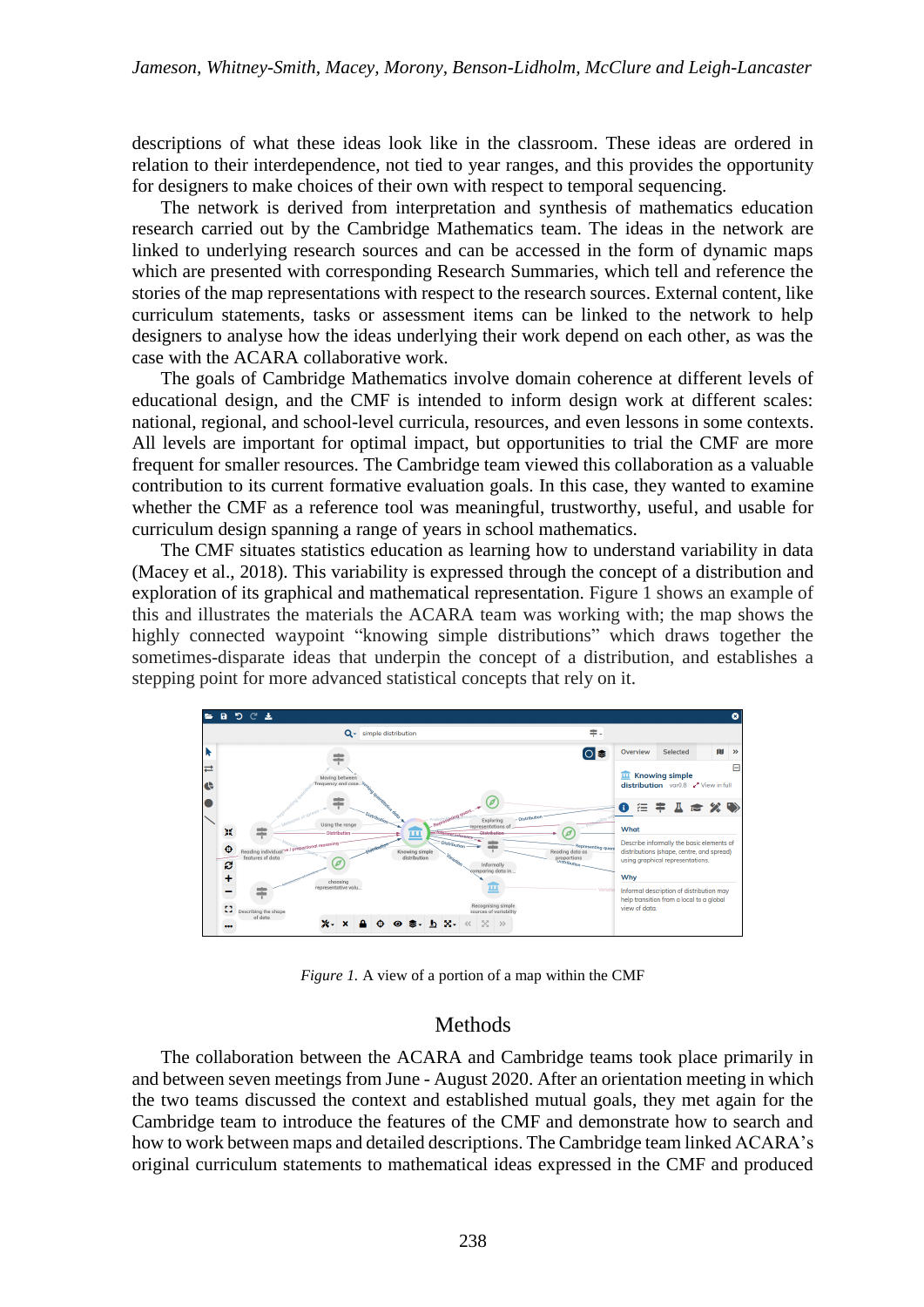underlying maps of ideas and relationships which they provided to the ACARA team for consideration. Having previously piloted the CMF in the design of the UNICEF Learning Passport mathematics curriculum (Oates et al., 2020), which spanned a wide year range, the team was able to apply ideas from that project to the ACARA review.

The ACARA team kept diaries and notes on a weekly basis as they worked with the CMF. The Cambridge team used the diary-interview method, adapted from Zimmerman & Wieder (1977) to develop a detailed picture of their activities. One ACARA team member kept a running diary, while others kept notes, and in each joint discussion the ACARA team would raise issues which had come up in their work over the past week, having to do with the content, use of the CMF, or both. In the final meeting before the revisions went out for initial review, the ACARA team debriefed the Cambridge team on the full diary and their sense of how things had gone overall relative to their interests and expectations.

#### Outcomes and discussion

#### *Ways of working with the CMF*

The ACARA team identified the location of core concepts in the CMF and explored similarities and differences in the way these concepts were represented and the landscape of other connected ideas. This process helped them to clarify what they thought the core concepts were and how things could be structured around them for students to approach and investigate. To do this, they used search features and structural cues in CMF maps. After reflecting on this process, they noted that "there was sufficient detail" in the map "to provoke further exploration of ideas but without predicating the outcome, so it can be a tool for critical inquiry". It was possible to find and recognise "big ideas writ small" and then continue to the next issue.

The higher-level core concepts, structure, approach and mathematising, had already been transformed to key organisers for a larger set of core concepts so that these could be revised and restructured more usefully. From this process, what it means to reason stochastically became a structural focus. Proficiencies like problem solving and reasoning are always embedded in specific content areas, and the ACARA team reported that the CMF helped them to do this more meaningfully, integrating content statements with proficiencies and bridging between the statements and the bigger picture.

Within the timeframe for the review, the ACARA team found themselves choosing what to pay attention to in the CMF based on what most surprised them based on their expectations and prior understanding. When they identified areas requiring particular attention, they used not only maps but some of the more detailed information in the CMF, including descriptions of ideas, rationale for structure and examples of what it looks like in the classroom when students are working with them. They referred to the research summary level of the CMF as applicable for more detailed investigation, however, as these summaries had already been reviewed by external researchers in general, they trusted that research had been reasonably and robustly interpreted.

#### *Use of research synthesis for validation and change*

The ACARA team found that research synthesis in the CMF provided further validation for many of the revisions they were planning based on the research they had already consulted. They found there was a high level of consistency with their existing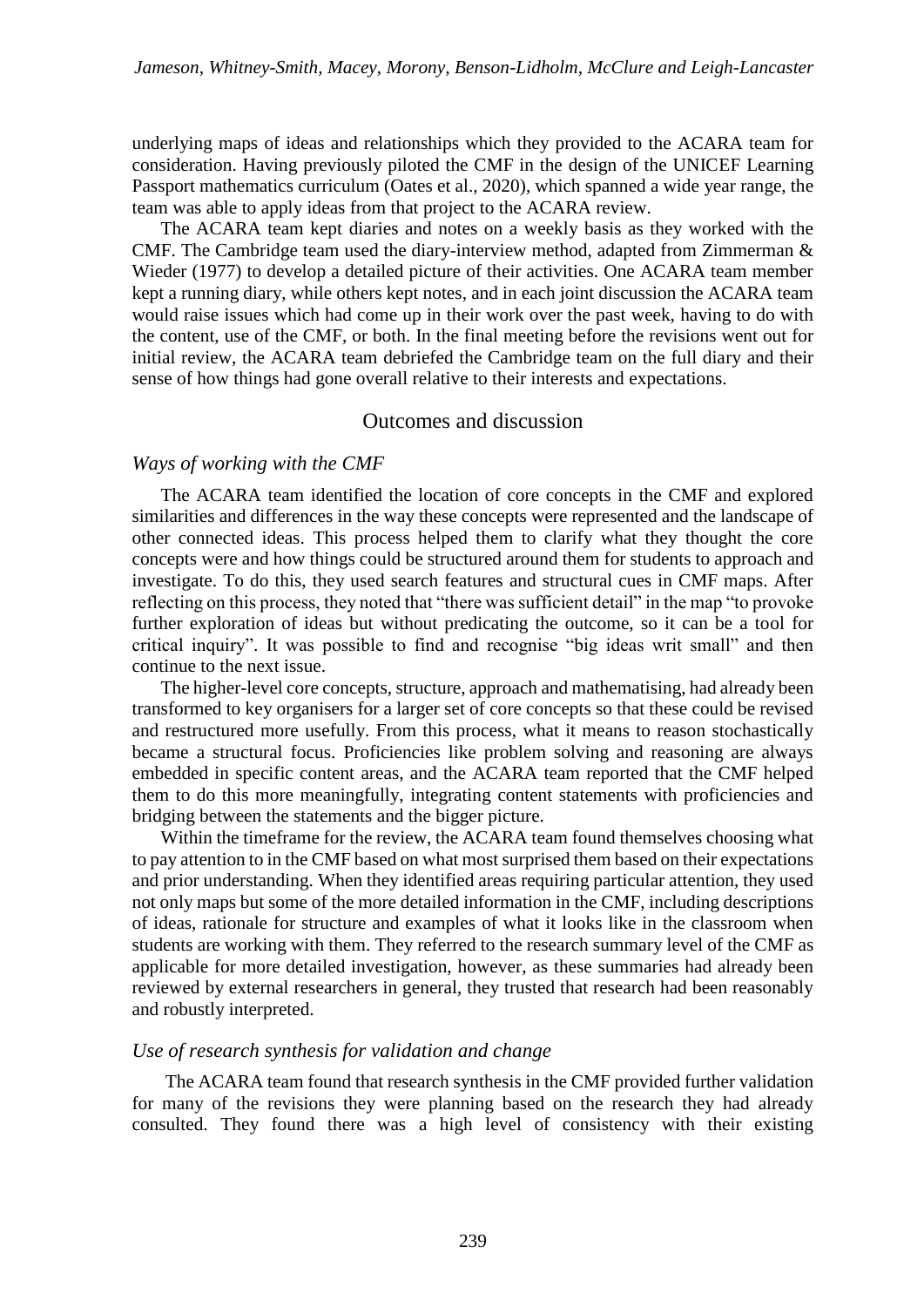understandings, but that some things stood out as being particularly surprising, and it was these that drew their attention for further investigation.

There were a few notable areas in which the ACARA team decided to adjust content and sequencing based on the implications of research synthesis in the CMF; four examples are given below.

- Before: There was initial concern that the pairings of measurement and geometry, statistics and probability was restricting development of other connections – the ACARA team knew there were connections between measurement and statistics which weren't being explored.
- After: Some of the connections they found in the CMF led to rich discussions around how connections between the mean, error and measurement could be made and actively furthered in the curriculum presentation on the website.
- Before: Summary statistics, which are introduced close together in the current curriculum, sometimes leading to students being unable to distinguish between mean, median and mode later on, as well as to 'procedural approaches' that lacked understanding of what the measures are and why they'd be of interest.
- After: The separation of these statistics as distinct ideas with distinct relationships to other topics in the CMF which built up to them prompted the ACARA team to make several changes. They moved mean and median around to get at deeper conceptual understanding of each and to introduce them at different times, shifted from frequency to mode, and introduced ordinal data, which wasn't included previously, so students would engage with these concepts sooner.
- Before: The notion of distribution was mentioned 11 times in content and achievement standards across 10 year levels, but nevertheless seemed procedurally driven and not conceptually connected for the ACARA team.
- After: After discussing research implications which were apparent in the CMF, they shifted to embedding expectation of reasoning about representations, conceptual understanding, and connections. Distribution is now mentioned only twice but it is richer in that it points to how to talk about distributions in terms of their characteristics (spread, skewness, etc.).
- Before: The ACARA team felt that some connections between probability and statistics were not being made.
- After: The idea in the CMF that probability estimates are the result of narrative frequency was used as a way to bring statistics and probability together more explicitly.

### *Use of maps as shared artefacts in discussing decisions with stakeholders*

The ACARA team felt the maps they were working with would be a useful contribution to discussions with reviewers in which they might need to provide justification for their decisions. Not only did the maps link to research sources and research summaries (synthesis documents), but they also showed what some of the key sequencing decisions were as a result and allowed the conversation to focus on these areas. The full consultation with teachers has not yet begun, but the curriculum and teacher reference groups have provided initial feedback. Qualitative feedback from the combined teacher and curriculum reference group indicated they had seen a positive development in the statistics strand from the original version of the material.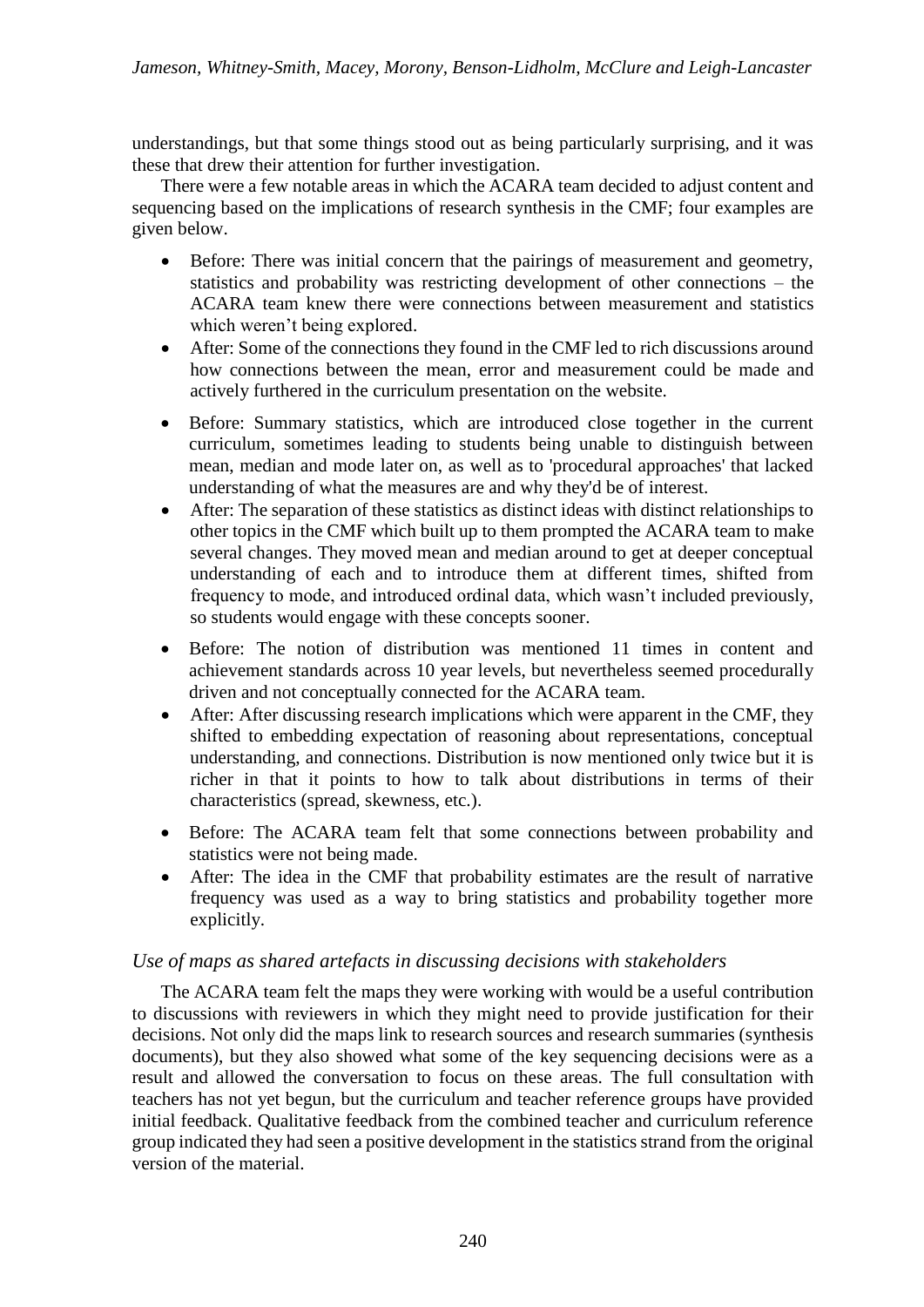Drawing on this, the ACARA team identified instances where the CMF was used to provide justification for decisions in a way that reference group members agreed was clear and helpful. In one example, CMF maps were used to illustrate the reason for separating statistics and probability as different strands. Some reference group members with a particular focus on statistics felt that the "end-game" or big picture was more apparent, and that it helped see the purpose and meaning of particular decisions. The ACARA team felt it gave them more confidence in laying out their perspective, knowing their reasons had research behind them and they could trace choices back to this in a discussion.

### *Formative evaluation*

Just as the ACARA team found the CMF useful for analysing gaps, ordering, and coverage, the Cambridge team found the reverse was also true. The ACARA team's critical engagement with the CMF as curriculum designers provided valuable formative feedback on the representation of mathematical ideas in the CMF, the tools available for working with relevant information and how these could be efficiently accessed and effectively used. Several points from the Cambridge team's evaluation themes are below:

- 1. *Meaningful*: Overall, the ACARA team recognised within the CMF concepts which they were working with, realised implications, and made meaningful decisions. There were particular areas in which it became clear during discussion that some implications were not explicitly represented in the CMF. In such cases, CMF content was further refined and possibilities for other supporting documents were raised.
- 2. *Trustworthy*: The ACARA team themselves felt the CMF provided them with good justifications for their curriculum revisions. Other stakeholders agreed.
- 3. *Useful*: (a) Because the CMF is a dynamic digital online tool, the collaboration demonstrated that it was productive for two teams across the world from each other to interact virtually around the same artifacts. (b) A theme running throughout the joint discussions was the notion of perspectives from research being represented explicitly vs. implicitly; the Cambridge team realised some perspectives needed more explicit and actionable support, either in the network or the guidance documents. Discussions like this are useful to identify whether other assumptions about what is implicit in design need to be made more real for designers.
- 4. *Useable*: (a) From the ACARA team's perspective, the CMF "made the research usable" and "did the heavy lifting in a limited time frame". They noted the CMF helped them to overcome time and resource constraints to bring new and wellsynthesised research influences into the review. (b) The ACARA team found their first exposure to the CMF mapping environment to be demanding, but it progressively became more comfortable and they felt it had been worth getting over the initial familiarisation hump. The Cambridge team could provide additional support to streamline this process. (c) The ACARA team concluded that using the CMF was not a shortcut in terms of time spent, but they felt the output reflected a broader range of research and was more coherent, helping them meet review goals.

## **Conclusions**

The ACARA team entered the collaboration seeing potential in the CMF as a tool for validation, conceptual insights, construction and exploration, and they agreed that these goals had been met. The process that worked for them involved using the CMF for a combination of individual exploration, group decision-making and justification activities,